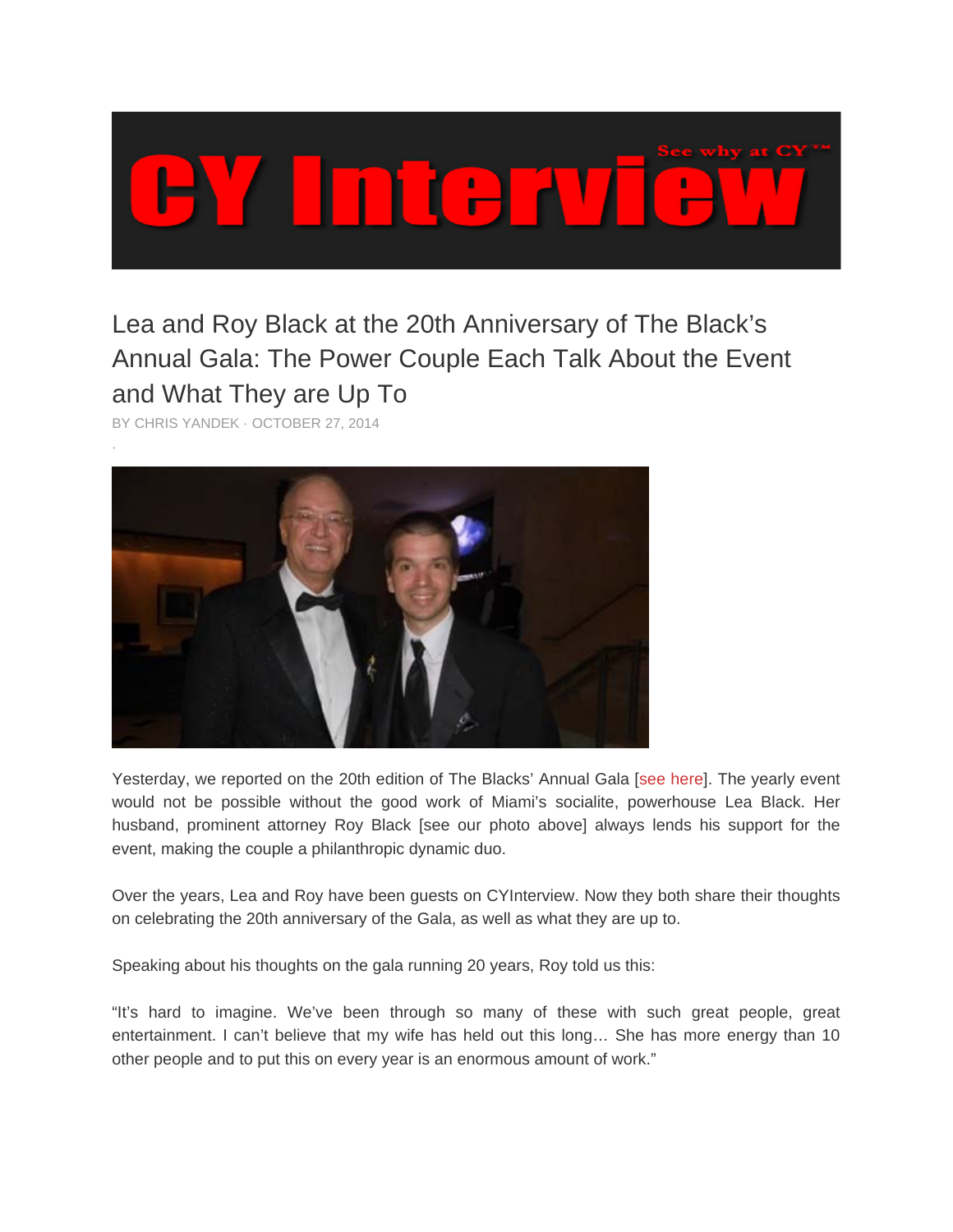From Barry Gibb who was at the first Gala to the Queen of Soul Aretha Franklin this year, Lea said she cannot believe it has been 20 years:

"No. And I am looking younger every year. How is this possible? No. I can't believe it's been 20 years. It went by, I was married 20 years. So my husband said, 'The first 20 years went by in a blink.' And it did. Yeah. … People sometimes forget why we are here and it's great to have a party, but it is a party with a purpose. And we're here because people that are here choose to do something to help kids at risk."



*With Lea Black* 

Earlier this year, Roy Black garnered national headlines when he began representing pop star Justin Bieber. Speaking about him, the well-known attorney said this:

"Justin is the kind of person that us elderly men admire because he has every girl between 15 and 25 hungering after him. So we can only fantasize about things like that."

After much waiting, Lea told us that she is finally releasing her fiction book on the Miami social scene, in April 2015. We got a chance to read a draft of the book last year and found it to be an accurate portrayal of Miami. The characters in the book are based on some of the real denizens of the city.

"Let me tell you, the people that aren't in it are gonna complain. The ones who are in it are gonna say I didn't make them look good. And then everybody's gonna make up their own story about what really happened and what I said happened and is this true or is this not true and it's just gonna be so much fun watching all this. ... It's just a silly, fun summer read."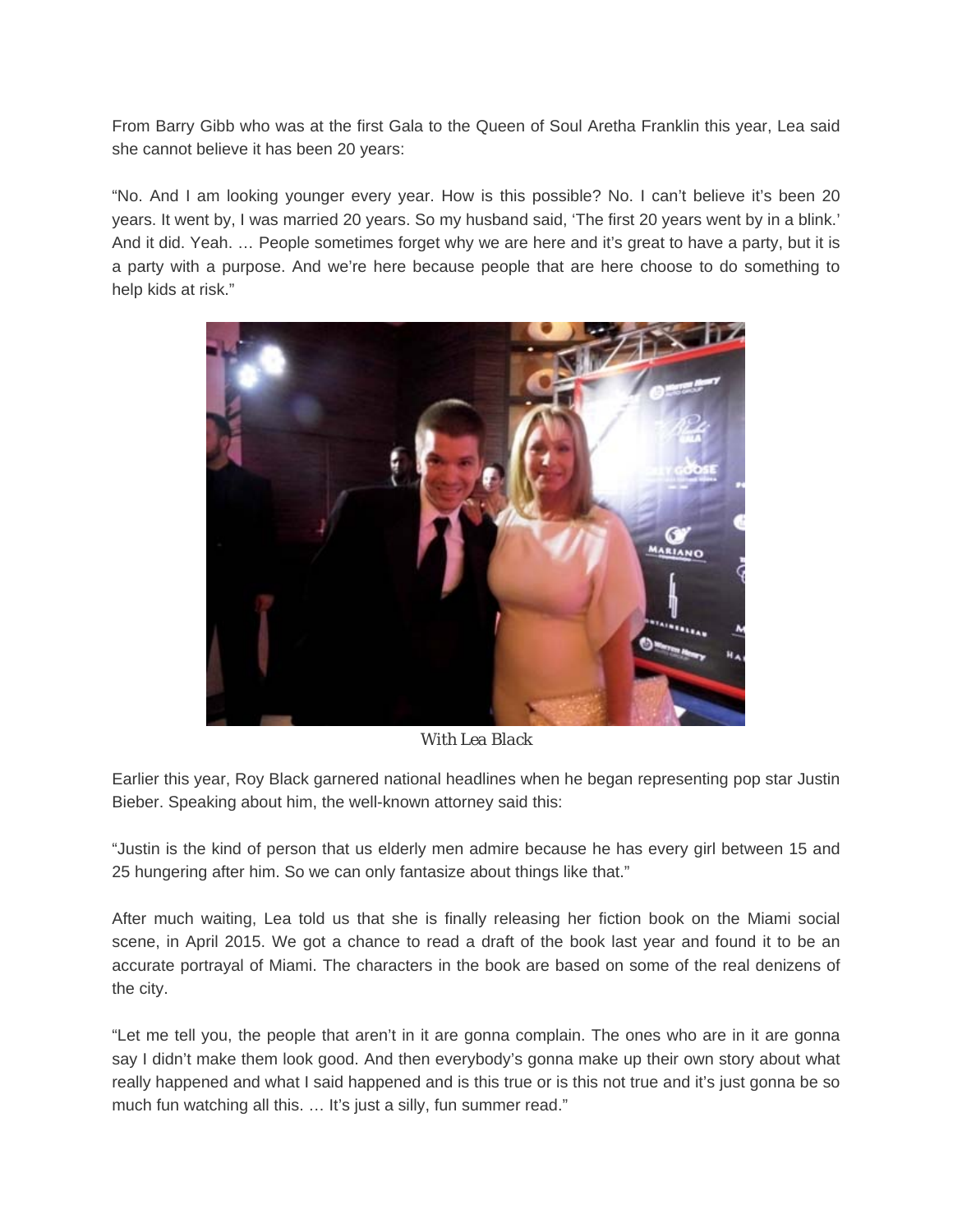

*CYInterviewing Roy Black* 

During legal proceedings in the Oscar Pistorius case, Roy provided some analysis for the media. The trial received worldwide attention. Giving his thoughts on the verdict and sentencing, he said this:

"I thought the verdict was correct that's their no chance it was pre-meditated murder because no proof of pre-meditation. So manslaughter is classically what happened here. You can't shoot through a door without knowing who's on the other side. On the other hand, quite frankly I think that five years was probably a more lenient sentence than I thought. I figured at least seven or eight or 10. So I was surprised. So I think the judge really believed that he did this shooting totally unintentionally. If she thought there was any intention to it, she would have given him more time."

Speaking about what's coming up for her, Lea told us this:

"My website's gonna go big, big, big next week. I have waited till after the Gala to make Lea Black Beauty, really put it on the map in a big way because I haven't had time to manage it. So once we start the flood gates, I will have to be able to manage it. So we're starting that next week."